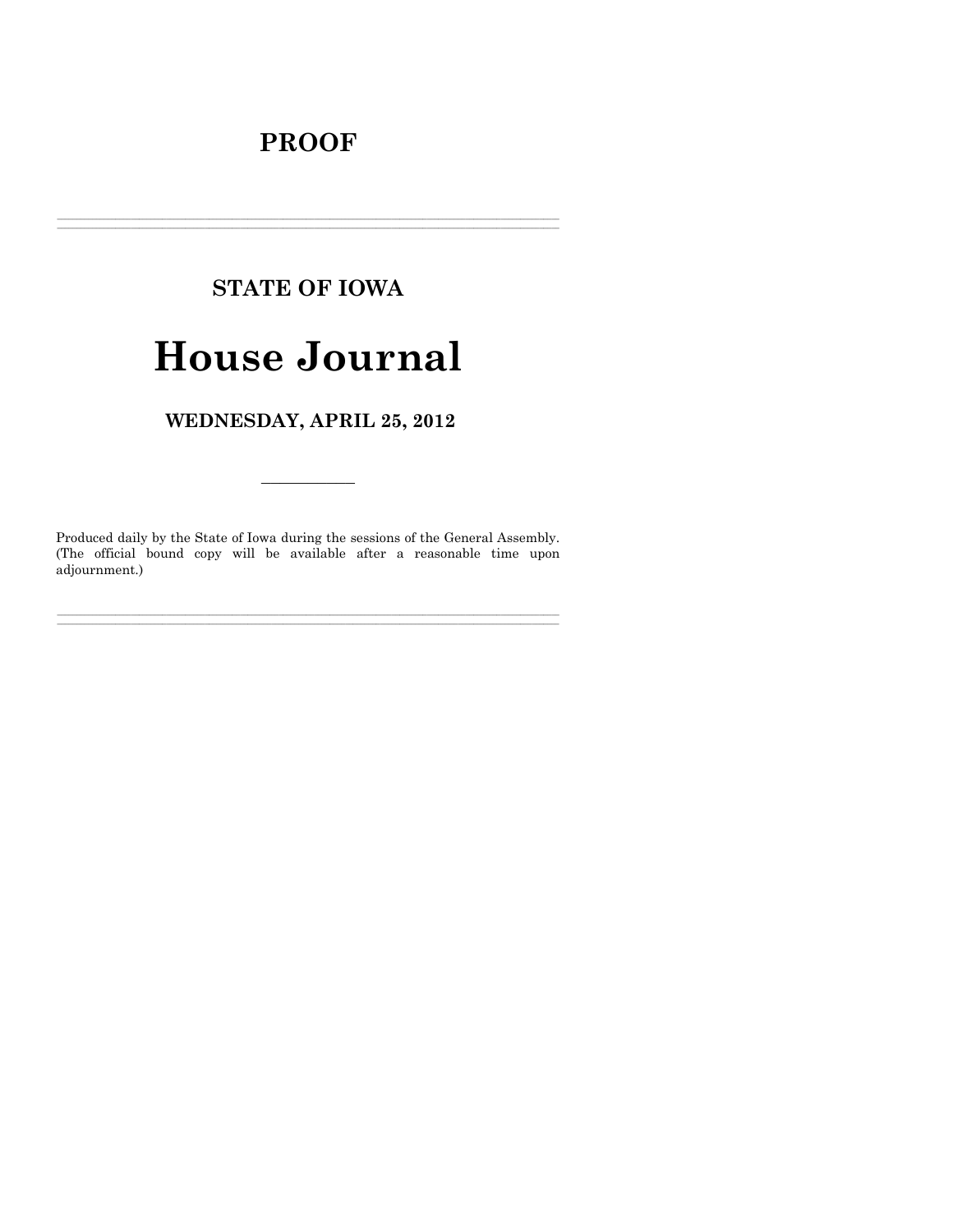### **JOURNAL OF THE HOUSE**

One Hundred-eighth Calendar Day - Seventy-sixth Session Day

Hall of the House of Representatives Des Moines, Iowa, Wednesday, April 25, 2012

The House met pursuant to adjournment at 10:03 a.m., Kaufmann of Cedar in the chair.

Prayer was offered by Representative De Boef of Keokuk County.

#### PLEDGE OF ALLEGIANCE

The Pledge of Allegiance was led by Sidney Fehr, Page from Traer.

The Journal of Tuesday, April 24, 2012, was approved.

#### MESSAGE FROM THE SENATE

The following message was received from the Senate:

Mr. Speaker: I am directed to inform your honorable body that the Senate has on April 24, 2012, amended and passed the following bill in which the concurrence of the House is asked:

[House File 2460,](http://coolice.legis.state.ia.us/Cool-ICE/default.asp?Category=billinfo&Service=Billbook&frame=1&GA=84&hbill=HF2460) a bill for an act relating to Iowa's urban renewal law and incremental taxes by modifying provisions relating to the duration of urban renewal areas, the approval, duration, and use of divisions of revenue, requiring certain reporting and auditing, and including effective date provisions.

MICHAEL E. MARSHALL, Secretary

#### ADOPTION OF [HOUSE RESOLUTION 145](http://coolice.legis.state.ia.us/Cool-ICE/default.asp?Category=billinfo&Service=Billbook&frame=1&GA=84&hbill=HR145)

Sands of Louisa called up for consideration **[House Resolution](http://coolice.legis.state.ia.us/Cool-ICE/default.asp?Category=billinfo&Service=Billbook&frame=1&GA=84&hbill=HR145)  [145,](http://coolice.legis.state.ia.us/Cool-ICE/default.asp?Category=billinfo&Service=Billbook&frame=1&GA=84&hbill=HR145)** a resolution honoring the memory of the six Littleton brothers who died during the Civil War, and moved its adoption.

The motion prevailed and the resolution was adopted.

The House stood at ease at 10:10 a.m., until the fall of the gavel.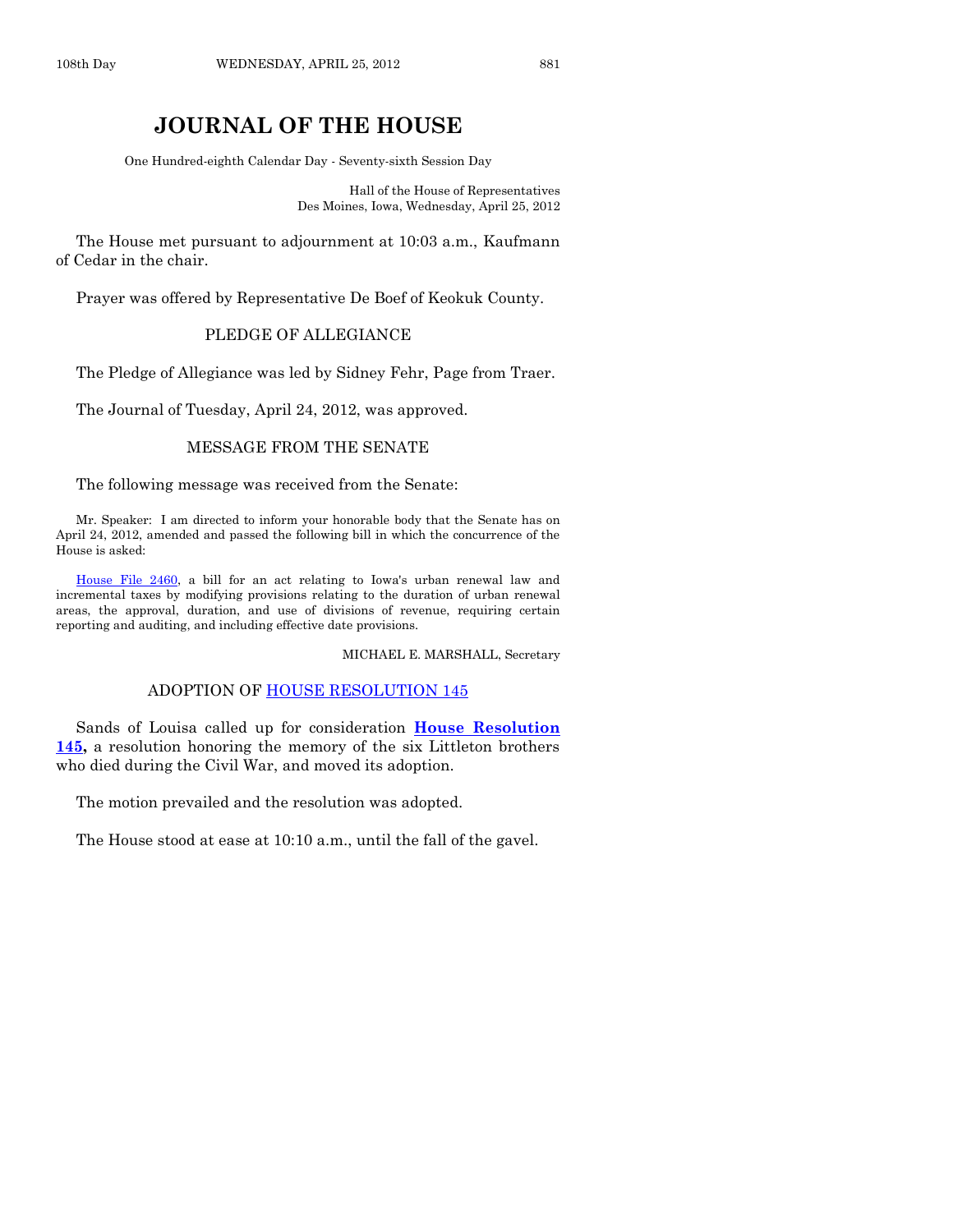The House resumed session at 11:35 a.m., Kaufmann of Cedar in the chair.

Upmeyer of Hancock asked and received unanimous consent to consider [House File 2392,](http://coolice.legis.state.ia.us/Cool-ICE/default.asp?Category=billinfo&Service=Billbook&frame=1&GA=84&hbill=HF2392) [House File 2472](http://coolice.legis.state.ia.us/Cool-ICE/default.asp?Category=billinfo&Service=Billbook&frame=1&GA=84&hbill=HF2472) and [Senate File 2338.](http://coolice.legis.state.ia.us/Cool-ICE/default.asp?Category=billinfo&Service=Billbook&frame=1&GA=84&hbill=SF2338)

#### MESSAGE FROM THE SENATE

The following message was received from the Senate:

Mr. Speaker: I am directed to inform your honorable body that the Senate has on April 25, 2012, passed the following resolution in which the concurrence of the Senate was asked:

[House Joint Resolution 2008,](http://coolice.legis.state.ia.us/Cool-ICE/default.asp?Category=billinfo&Service=Billbook&frame=1&GA=84&hbill=HJR2008) a joint resolution nullifying a department of human services rule relating to reimbursement of physicians for services rendered in a facility setting, and including an effective date.

MICHAEL E. MARSHALL, Secretary

#### CONSIDERATION OF BILLS Regular Calendar

**[House File 2392,](http://coolice.legis.state.ia.us/Cool-ICE/default.asp?Category=billinfo&Service=Billbook&frame=1&GA=84&hbill=HF2392)** a bill for an act to legalize and validate the proceedings preliminary to and in connection with a special election held to authorize the imposition of a local option sales and services tax within the City of Adel, Iowa under Iowa Code Chapter 423B, declaring the validity of said proceedings and the legality of the local option sales and services tax authorized by the special election, and providing an effective date and for retroactive applicability, was taken up for consideration.

Hager of Allamakee moved that the bill be read a last time now and placed upon its passage which motion prevailed and the bill was read a last time.

On the question "Shall the bill pass?"  $(H.F. 2392)$  $(H.F. 2392)$ 

The ayes were, 63:

| Anderson  | Arnold  | Baudler    | <b>Byrnes</b> |
|-----------|---------|------------|---------------|
| Chambers  | Cohoon  | Cownie     | Devoe         |
| Dolecheck | Drake   | Forristall | Gaines        |
| Garrett   | Gaskill | Grassley   | Hager         |
| Heaton    | Heddens | Hein       | Helland       |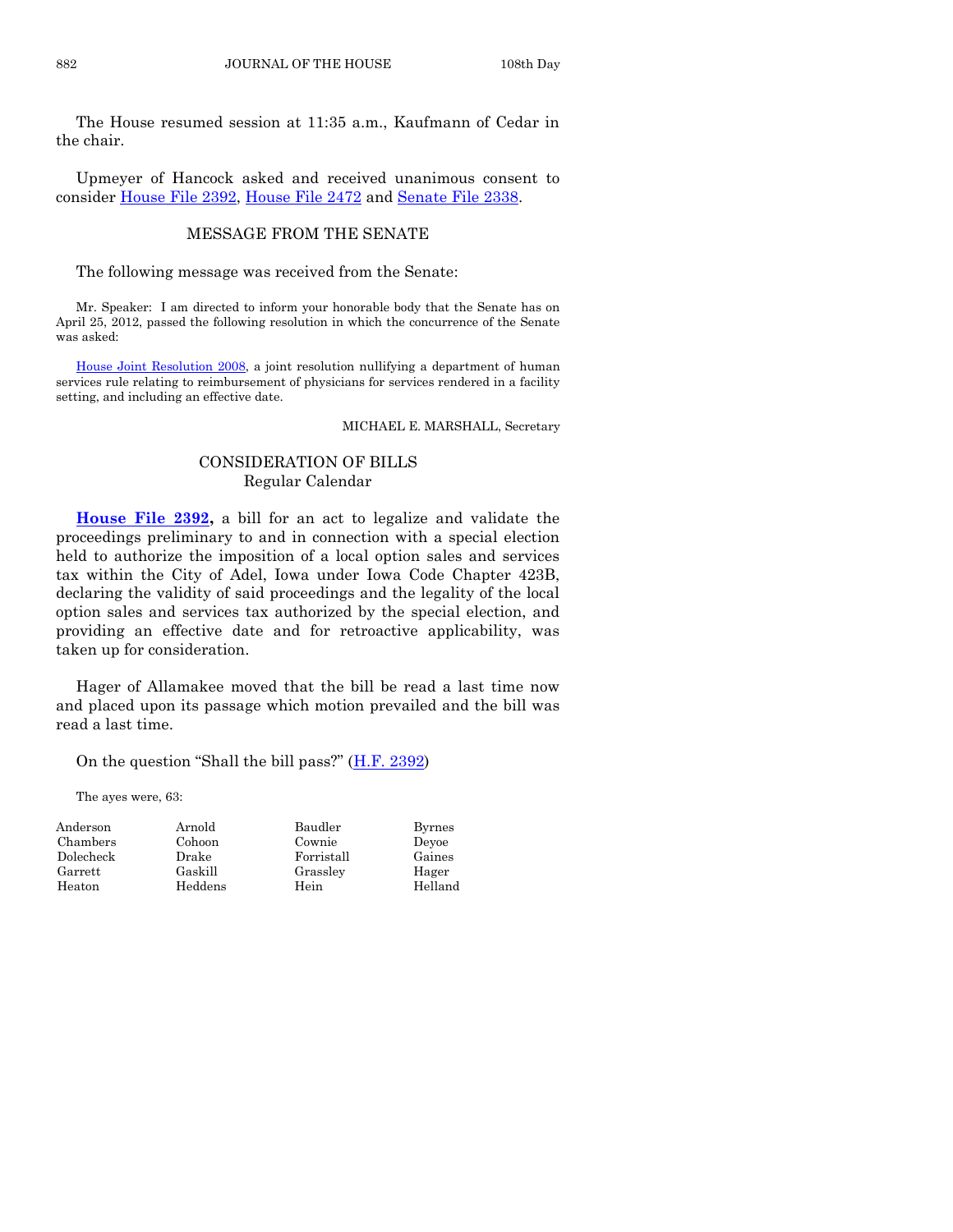| Horbach            | Huseman    | Isenhart  | Kearns     |
|--------------------|------------|-----------|------------|
| Kellev             | Koester    | Kressig   | Lofgren    |
| Lukan              | Lykam      | Massie    | McCarthy   |
| Miller. H.         | Miller, L. | Muhlbauer | Murphy     |
| Oldson             | Olson, R.  | Olson, S. | Olson, T.  |
| Paulsen, Spkr.     | Paustian   | Petersen  | Pettengill |
| Quirk              | Rasmussen  | Rayhons   | Rogers     |
| Running-Marquardt  | Swaim      | Sweeney   | Taylor, T. |
| Thomas             | Tiepkes    | Upmeyer   | Watts      |
| Wessel-Kroeschell  | Willems    | Winckler  | Wittneben  |
| Wolfe              | Worthan    | Kaufmann, |            |
|                    |            | Presiding |            |
| The nays were, 31: |            |           |            |
|                    |            |           |            |

| Abdul-Samad              | Alons      | Berry      | Brandenburg |  |
|--------------------------|------------|------------|-------------|--|
| De Boef                  | Fry        | Hagenow    | Hall        |  |
| Hanson                   | Hanusa     | Hunter     | Iverson     |  |
| Jorgensen                | Kajtazovic | Klein      | Mascher     |  |
| Moore                    | Pearson    | Sands      | Schulte     |  |
| Schultz                  | Shaw       | Smith, J.  | Smith, M.   |  |
| Soderberg                | Steckman   | Taylor, J. | Thede       |  |
| Vander Linden            | Wagner     | Windschitl |             |  |
| Absent or not voting, 6: |            |            |             |  |
| Baltimore                | Jacoby     | Lensing    | Raecker     |  |

The bill having received a constitutional majority was declared to have passed the House and the title was agreed to.

Speaker Paulsen in the chair at 11:43 a.m.

Van Engelenhoven Wenthe

#### COMMITTEE RECOMMENDATION

MR. SPEAKER: The Chief Clerk of the House respectfully reports that the following committee recommendation has been received and is on file in the office of the Chief Clerk:

#### W. CHARLES SMITHSON Chief Clerk of the House

#### COMMITTEE ON WAYS AND MEANS

**[House File 2472,](http://coolice.legis.state.ia.us/Cool-ICE/default.asp?Category=billinfo&Service=Billbook&frame=1&GA=84&hbill=HF2472)** a bill for an act extending the period for determining the rates of the motor fuel tax based on calculating the distribution of ethanol blended gasoline and other motor fuel, and including effective date provisions.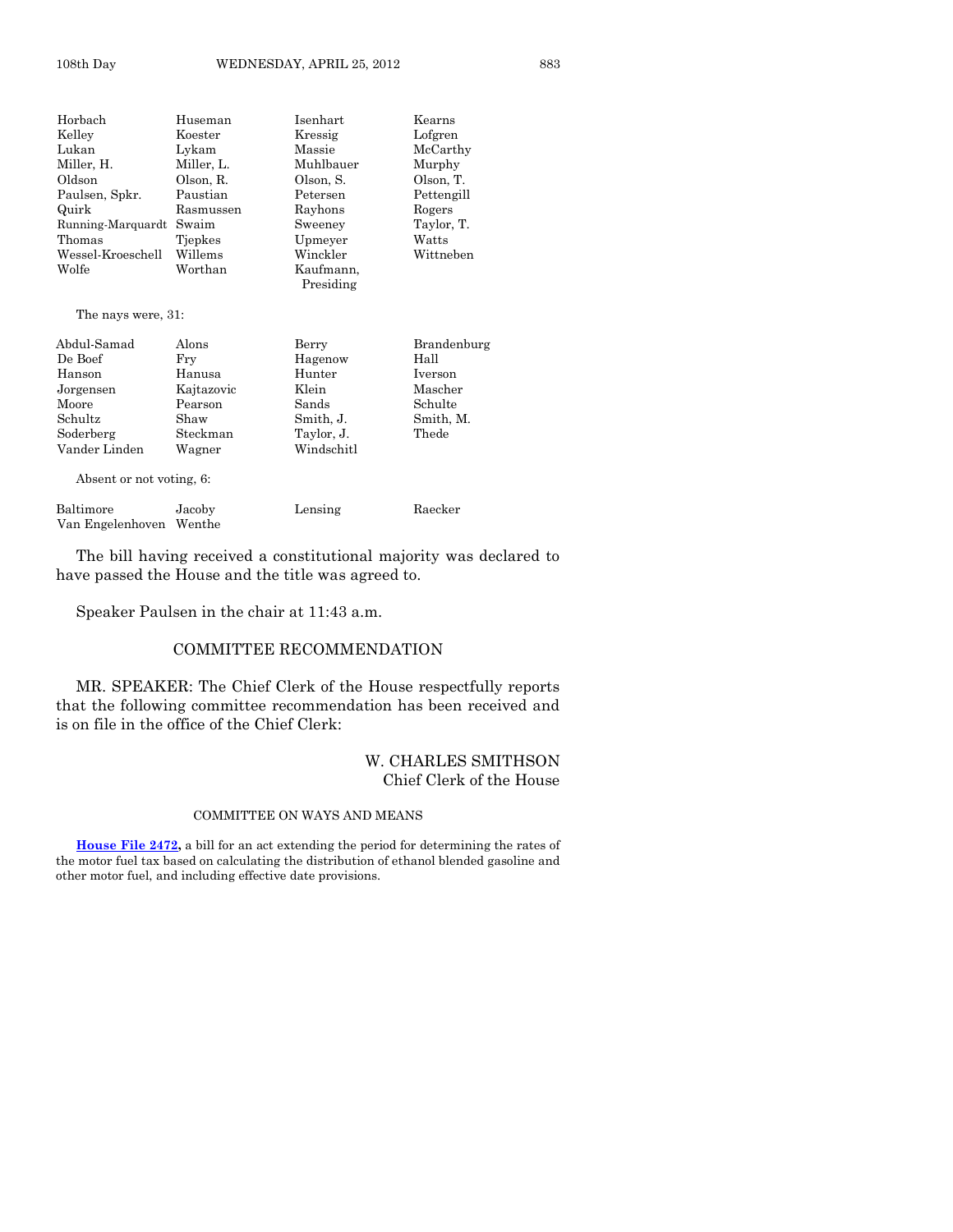Fiscal Note is not required.

Recommended **Do Pass** April 24, 2012.

Ways and Means Calendar

**[House File 2472,](http://coolice.legis.state.ia.us/Cool-ICE/default.asp?Category=billinfo&Service=Billbook&frame=1&GA=84&hbill=HF2472)** a bill for an act extending the period for determining the rates of the motor fuel tax based on calculating the distribution of ethanol blended gasoline and other motor fuel, and including effective date provisions, was taken up for consideration.

Pettengill of Benton rose on a point of order under Rule 10.

The Speaker ruled the point well taken.

Paustian of Scott moved that the bill be read a last time now and placed upon its passage which motion prevailed and the bill was read a last time.

On the question "Shall the bill pass?"  $(H.F. 2472)$  $(H.F. 2472)$ 

The ayes were, 95:

| Abdul-Samad   | Alons      | Anderson    | Arnold            |
|---------------|------------|-------------|-------------------|
| Baudler       | Berry      | Brandenburg | <b>Byrnes</b>     |
| Chambers      | Cohoon     | Cownie      | De Boef           |
| Devoe         | Dolecheck  | Drake       | Forristall        |
| Fry           | Gaines     | Garrett     | Gaskill           |
| Grassley      | Hagenow    | Hager       | Hall              |
| Hanson        | Hanusa     | Heaton      | Heddens           |
| Hein          | Helland    | Horbach     | Hunter            |
| Huseman       | Isenhart   | Iverson     | Jorgensen         |
| Kajtazovic    | Kaufmann   | Kearns      | Kelley            |
| Klein         | Koester    | Kressig     | Lofgren           |
| Lukan         | Lykam      | Mascher     | Massie            |
| McCarthy      | Miller, H. | Miller, L.  | Moore             |
| Muhlbauer     | Murphy     | Oldson      | Olson, R.         |
| Olson, S.     | Olson, T.  | Paustian    | Pearson           |
| Petersen      | Pettengill | Quirk       | Raecker           |
| Rasmussen     | Rayhons    | Rogers      | Running-Marquardt |
| Sands         | Schulte    | Schultz     | Shaw              |
| Smith, J.     | Smith, M.  | Soderberg   | Steckman          |
| Swaim         | Sweeney    | Taylor, J.  | Taylor, T.        |
| Thede         | Thomas     | Tjepkes     | Upmeyer           |
| Vander Linden | Wagner     | Watts       | Wessel-Kroeschell |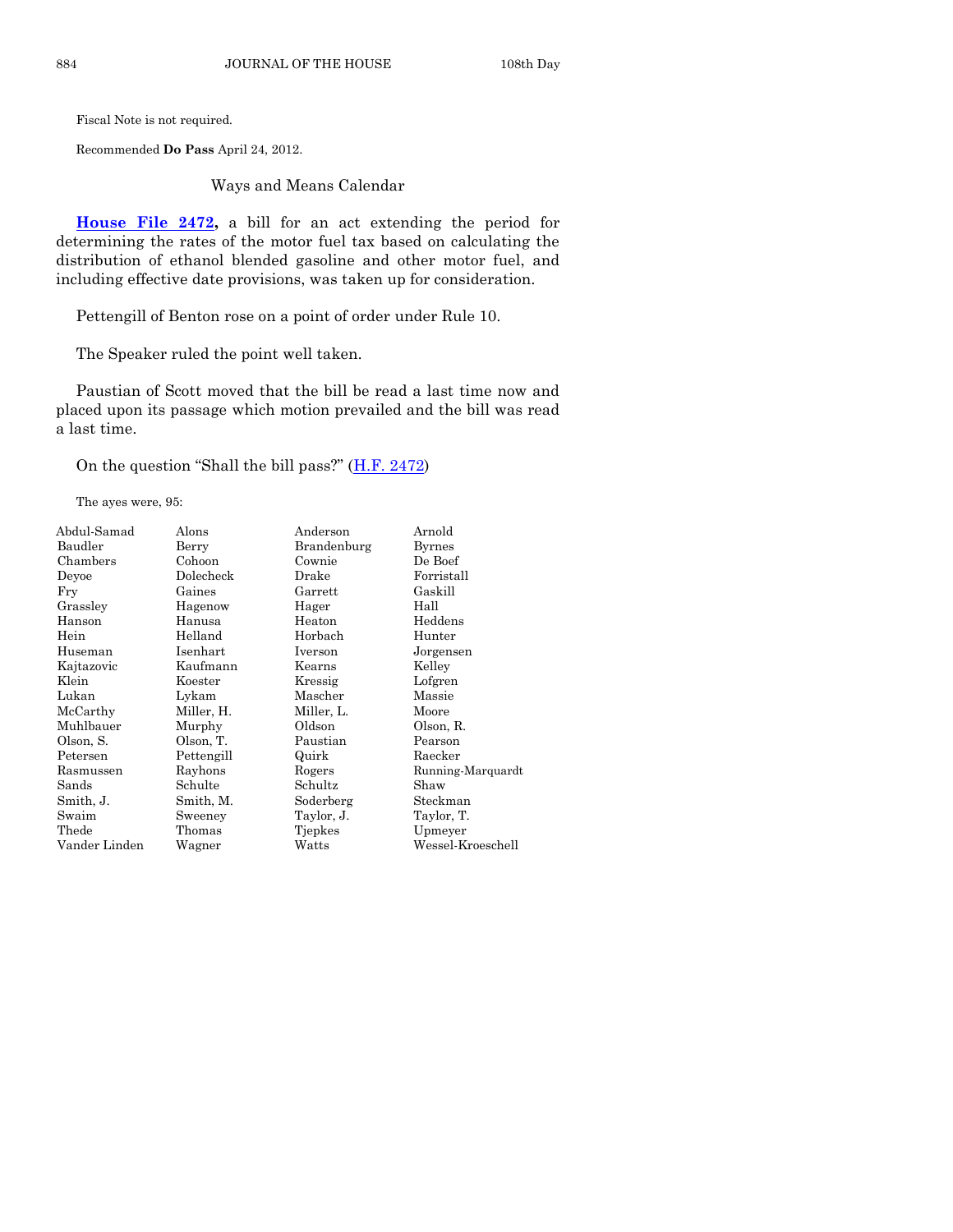| Willems<br>Wolfe     | Winckler<br>Worthan      | Windschitl<br>Mr. Speaker<br>Paulsen | Wittneben        |
|----------------------|--------------------------|--------------------------------------|------------------|
| The nays were, none. |                          |                                      |                  |
|                      | Absent or not voting, 5: |                                      |                  |
| Baltimore<br>Wenthe  | Jacoby                   | Lensing                              | Van Engelenhoven |

The bill having received a constitutional majority was declared to have passed the House and the title was agreed to.

**[Senate File 2338,](http://coolice.legis.state.ia.us/Cool-ICE/default.asp?Category=billinfo&Service=Billbook&frame=1&GA=84&hbill=SF2338)** a bill for an act relating to government operations and efficiency and other related matters and including effective date and applicability provisions, with report of committee recommending passage, was taken up for consideration.

Isenhart of Dubuque offered amendment H–[8507](http://coolice.legis.state.ia.us/Cool-ICE/default.asp?Category=billinfo&Service=Billbook&frame=1&GA=84&hbill=H8507) filed by him.

Cownie of Polk rose on a point of order that amendment  $H-8507$  $H-8507$ was not germane.

The Speaker ruled the point well taken and amendment  $H-8507$  $H-8507$ not germane.

Isenhart of Dubuque asked and received unanimous consent that amendment  $H-8508$  $H-8508$  be deferred.

Isenhart of Dubuque offered amendment H–[8510](http://coolice.legis.state.ia.us/Cool-ICE/default.asp?Category=billinfo&Service=Billbook&frame=1&GA=84&hbill=H8510) filed by him and Kaufmann of Cedar from the floor.

Cownie of Polk rose on a point of order that amendment  $H-8510$  $H-8510$ was not germane.

The Speaker ruled the point well taken and amendment H–[8510](http://coolice.legis.state.ia.us/Cool-ICE/default.asp?Category=billinfo&Service=Billbook&frame=1&GA=84&hbill=H8510) not germane.

Isenhart of Dubuque asked for unanimous consent to suspend the rules to consider amendment H–[8510.](http://coolice.legis.state.ia.us/Cool-ICE/default.asp?Category=billinfo&Service=Billbook&frame=1&GA=84&hbill=H8510)

Objection was raised.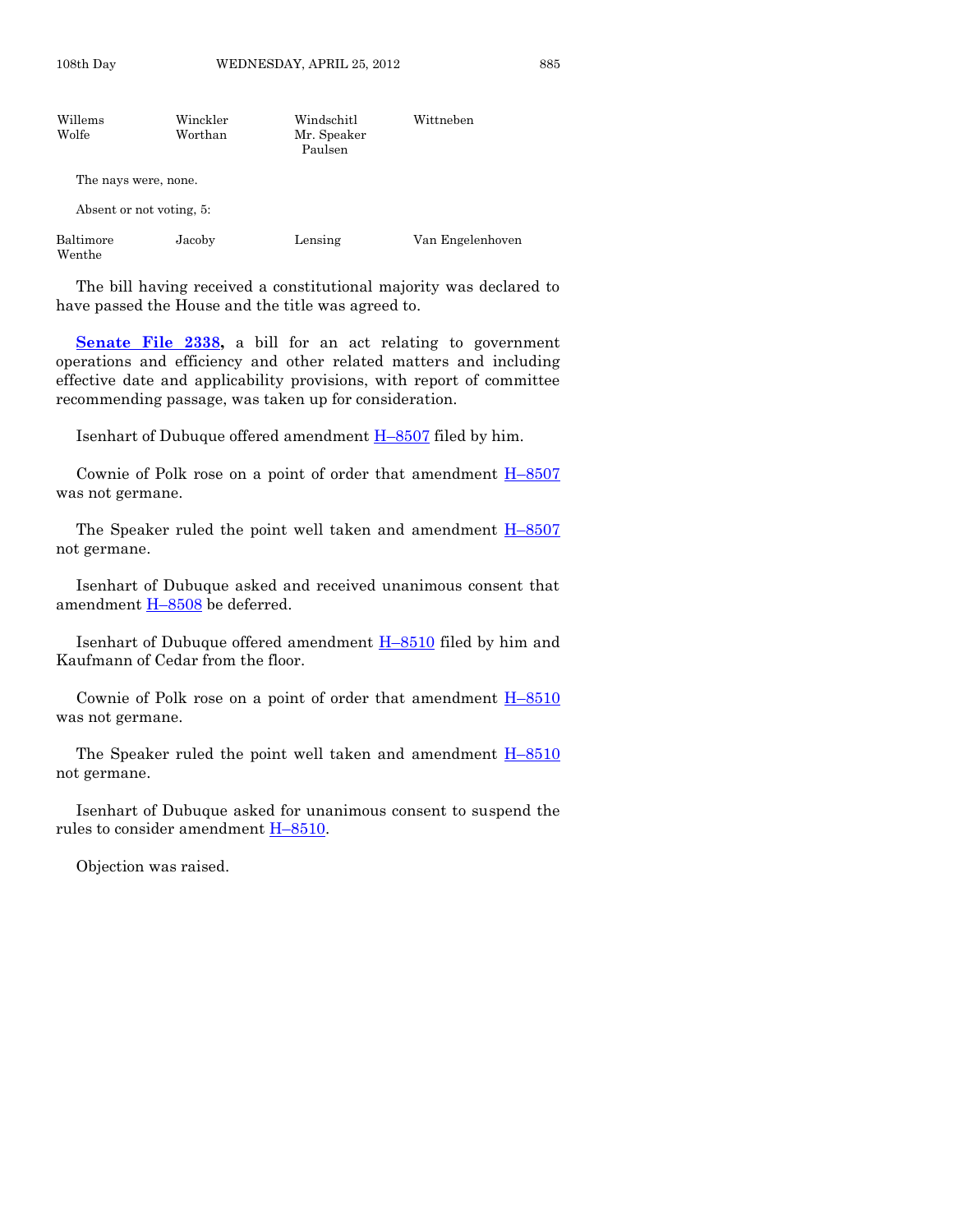Isenhart of Dubuque moved to suspend the rules to consider amendment H-[8510.](http://coolice.legis.state.ia.us/Cool-ICE/default.asp?Category=billinfo&Service=Billbook&frame=1&GA=84&hbill=H8510)

Roll call was requested by Isenhart of Dubuque and McCarthy of Polk.

On the question "Shall the rules be suspended to consider amendment H–[8510](http://coolice.legis.state.ia.us/Cool-ICE/default.asp?Category=billinfo&Service=Billbook&frame=1&GA=84&hbill=H8510)?" ([S.F. 2338\)](http://coolice.legis.state.ia.us/Cool-ICE/default.asp?Category=billinfo&Service=Billbook&frame=1&GA=84&hbill=SF2338)

The ayes were, 34:

| Abdul-Samad        | Berry             | Cohoon         | Gaines    |
|--------------------|-------------------|----------------|-----------|
| Gaskill            | Hall              | Hanson         | Heddens   |
| Hunter             | Isenhart          | Kajtazovic     | Kearns    |
| Kellev             | Kressig           | Lykam          | Mascher   |
| McCarthy           | Muhlbauer         | Murphy         | Oldson    |
| Olson, R.          | Olson, T.         | Petersen       | Smith, M. |
| Steckman           | Swaim             | Taylor, T.     | Thede     |
| Thomas             | Wessel-Kroeschell | Willems        | Winckler  |
| Wittneben          | Wolfe             |                |           |
| The nays were, 58: |                   |                |           |
| Alons              | Anderson          | Arnold         | Baudler   |
| Brandenburg        | Byrnes            | Chambers       | Cownie    |
| De Boef            | Devoe             | Dolecheck      | Drake     |
| Forristall         | Fry               | $\rm{Garrett}$ | Grassley  |
| Hagenow            | Hager             | Hanusa         | Heaton    |
| Hein               | Helland           | Horbach        | Huseman   |
| Iyarean            | Jorganean         | Klain          | Loforon   |

Iverson Jorgensen Klein Lofgren Lukan Massie Miller, L. Moore Olson, S. Paustian Pearson Pettengill Quirk Raecker Rasmussen Rayhons Rogers Running-Marquardt Sands Schulte<br>Schultz Shaw Smith, J. Soderbe Shaw Smith, J. Soderberg Sweeney Taylor, J. Tjepkes Upmeyer Vander Linden Wagner Watts Worthan Mr. Speaker Paulsen

Absent or not voting, 8:

| Baltimore | Jacoby     | Kaufmann                | Koester |
|-----------|------------|-------------------------|---------|
| Lensing   | Miller, H. | Van Engelenhoven Wenthe |         |

The motion to suspend the rules lost.

Isenhart of Dubuque offered amendment H–[8511](http://coolice.legis.state.ia.us/Cool-ICE/default.asp?Category=billinfo&Service=Billbook&frame=1&GA=84&hbill=H8511) filed by him from the floor.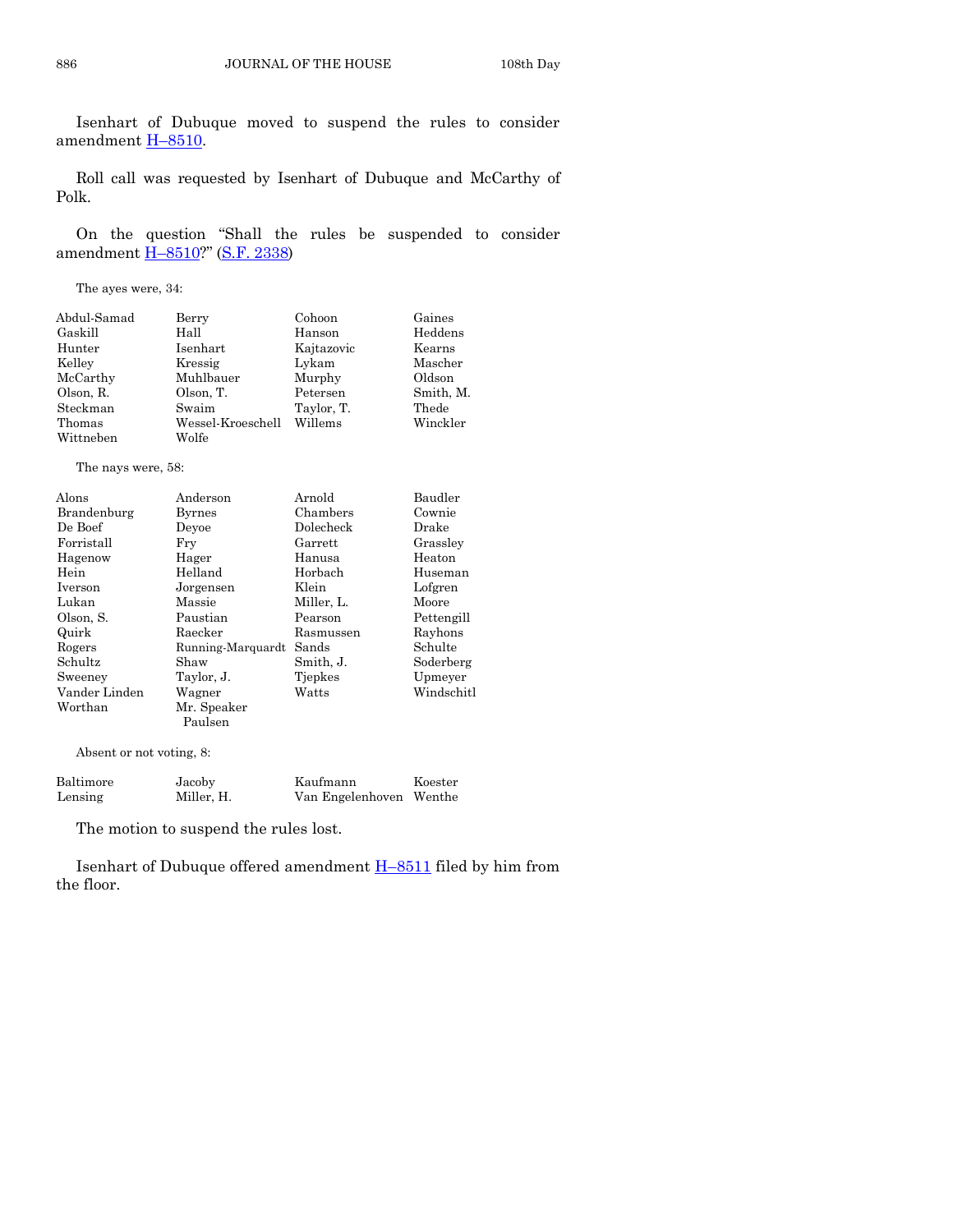Cownie of Polk rose on a point of order that amendment H–[8511](http://coolice.legis.state.ia.us/Cool-ICE/default.asp?Category=billinfo&Service=Billbook&frame=1&GA=84&hbill=H8511) was not germane.

The Speaker ruled the point well taken and amendment  $H-8511$  $H-8511$ not germane.

Isenhart of Dubuque asked for unanimous consent to suspend the rules to consider amendment H–[8511.](http://coolice.legis.state.ia.us/Cool-ICE/default.asp?Category=billinfo&Service=Billbook&frame=1&GA=84&hbill=H8511)

Objection was raised.

Isenhart of Dubuque moved to suspend the rules to consider amendment H–[8511.](http://coolice.legis.state.ia.us/Cool-ICE/default.asp?Category=billinfo&Service=Billbook&frame=1&GA=84&hbill=H8511)

Roll call was requested by Isenhart of Dubuque and McCarthy of Polk.

On the question "Shall the rules be suspended to consider amendment H–[8511?](http://coolice.legis.state.ia.us/Cool-ICE/default.asp?Category=billinfo&Service=Billbook&frame=1&GA=84&hbill=H8511)" [\(S.F. 2338\)](http://coolice.legis.state.ia.us/Cool-ICE/default.asp?Category=billinfo&Service=Billbook&frame=1&GA=84&hbill=SF2338)

The ayes were, 35:

| Abdul-Samad        | Berry         | Cohoon            | Gaines            |
|--------------------|---------------|-------------------|-------------------|
| Gaskill            | Hall          | Hanson            | Heddens           |
| Hunter             | Isenhart      | Kajtazovic        | Kearns            |
| Kelley             | Kressig       | Mascher           | McCarthy          |
| Miller, H.         | Muhlbauer     | Murphy            | Oldson            |
| Olson, R.          | Olson, T.     | Petersen          | Running-Marquardt |
| Smith, M.          | Steckman      | Swaim             | Taylor, T.        |
| Thede              | Thomas        | Wessel-Kroeschell | Willems           |
| Winckler           | Wittneben     | Wolfe             |                   |
| The nays were, 58: |               |                   |                   |
| Alons              | Anderson      | Arnold            | Baudler           |
| Brandenburg        | <b>Byrnes</b> | Chambers          | Cownie            |
| De Boef            | Deyoe         | Dolecheck         | Drake             |
| Forristall         | Fry           | Garrett           | Grassley          |
| Hagenow            | Hager         | Hanusa            | Heaton            |
| Hein               | Helland       | Horbach           | Huseman           |
| Iverson            | Jorgensen     | Klein             | Lofgren           |
| Lukan              | Lykam         | Massie            | Miller, L.        |
| Moore              | Olson, S.     | Paustian          | Pearson           |
| Pettengill         | Quirk         | Raecker           | Rasmussen         |
| Rayhons            | Rogers        | Sands             | Schulte           |
| Schultz            | Shaw          | Smith, J.         | Soderberg         |
| Sweeney            | Taylor, J.    | Tjepkes           | Upmeyer           |
|                    |               |                   |                   |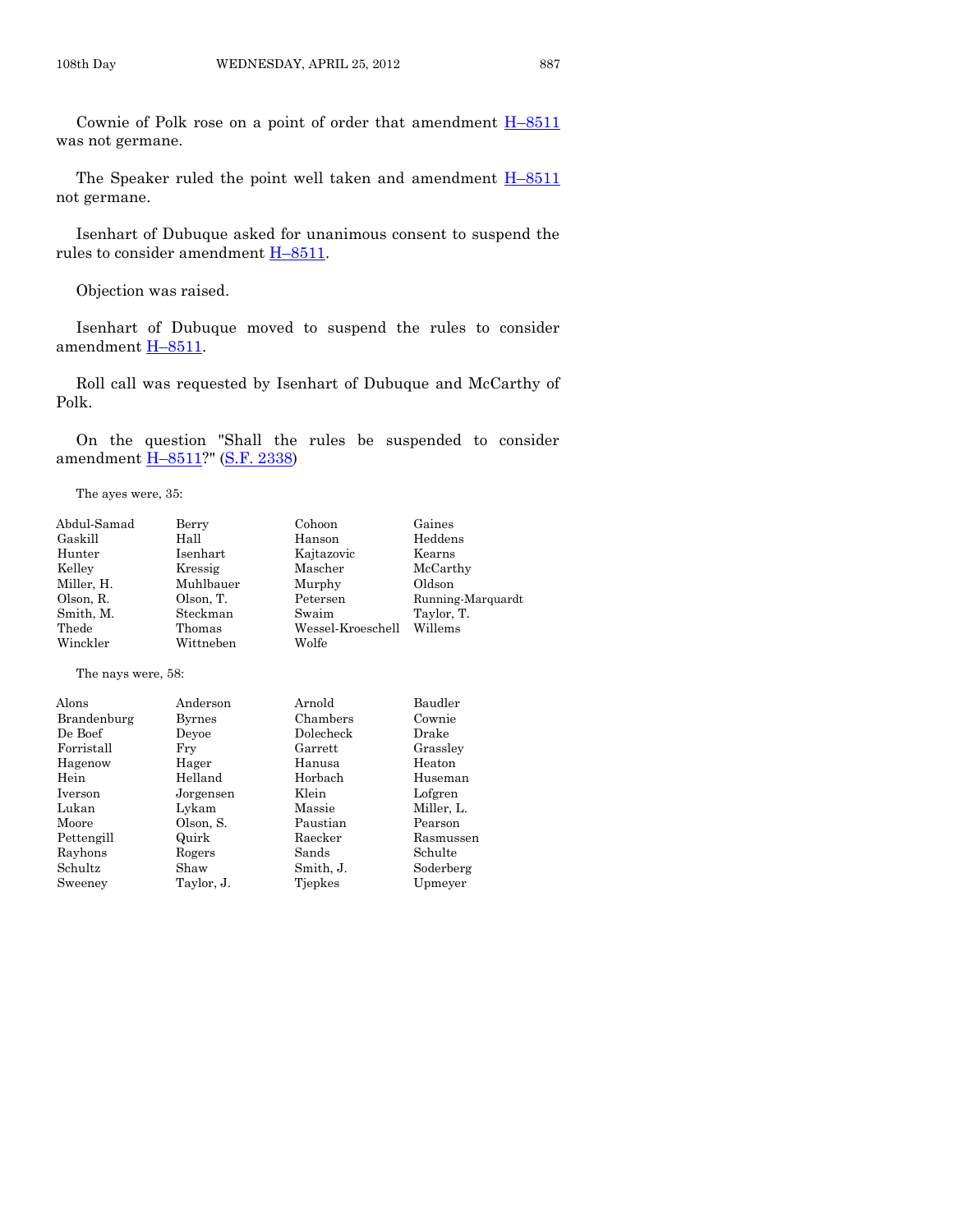| Vander Linden<br>Worthan | Wagner<br>Mr. Speaker<br>Paulsen | Watts | Windschitl |
|--------------------------|----------------------------------|-------|------------|
|                          |                                  |       |            |

Absent or not voting, 7:

| Baltimore | Jacoby                  | Kaufmann | Koester |
|-----------|-------------------------|----------|---------|
| Lensing   | Van Engelenhoven Wenthe |          |         |

The motion to suspend the rules lost.

Isenhart of Dubuque asked and received unanimous consent to withdraw amendment  $\underline{H-8508}$ , previously deferred, filed by him on April 24, 2012.

Mascher of Johnson rose on a point of order under Rule 10.

The Speaker ruled the point not well taken.

Cownie of Polk moved that the bill be read a last time now and placed upon its passage which motion prevailed and the bill was read a last time.

On the question "Shall the bill pass?" ([S.F. 2338\)](http://coolice.legis.state.ia.us/Cool-ICE/default.asp?Category=billinfo&Service=Billbook&frame=1&GA=84&hbill=SF2338)

The ayes were, 93:

| Alons             | Anderson      | Arnold        |
|-------------------|---------------|---------------|
| Berry             | Brandenburg   | <b>Byrnes</b> |
| Cohoon            | Cownie        | De Boef       |
| Dolecheck         | Drake         | Forristall    |
| Gaines            | Garrett       | Gaskill       |
| Hagenow           | Hager         | Hall          |
| Hanusa            | Heaton        | Heddens       |
| Helland           | Horbach       | Hunter        |
| Isenhart          | Iverson       | Jorgensen     |
| Kearns            | Kelley        | Klein         |
| Lofgren           | Lukan         | Lykam         |
| Massie            | McCarthy      | Miller, H.    |
| Moore             | Muhlbauer     | Murphy        |
| Olson, R.         | Olson, S.     | Olson, T.     |
| Pearson           | Petersen      | Pettengill    |
| Raecker           | Rasmussen     | Rayhons       |
| Running-Marquardt | Sands         | Schulte       |
| Shaw              | Smith, J.     | Smith, M.     |
| Steckman          | Swaim         | Sweeney       |
| Taylor, T.        | Thede         | Thomas        |
| Upmeyer           | Vander Linden | Wagner        |
|                   |               |               |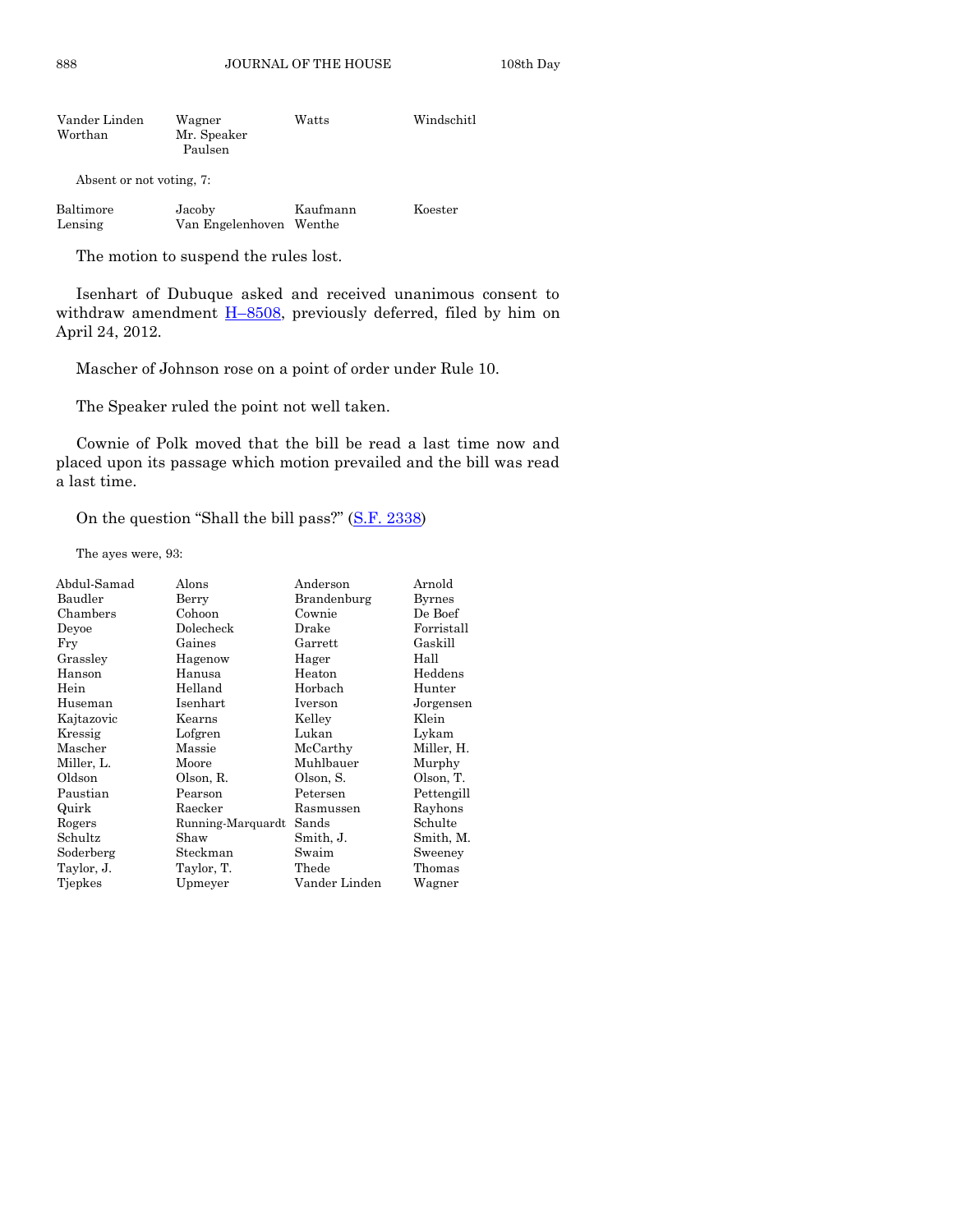| Watts                                            | Wessel-Kroeschell | Willems | Winckler |
|--------------------------------------------------|-------------------|---------|----------|
| Windschitl                                       | Wittneben         | Wolfe   | Worthan  |
| Mr. Speaker                                      |                   |         |          |
| Paulsen                                          |                   |         |          |
| The nays were, none.<br>Absent or not voting, 7: |                   |         |          |

| Baltimore | Jacoby                  | Kaufmann | Koester |
|-----------|-------------------------|----------|---------|
| Lensing   | Van Engelenhoven Wenthe |          |         |

The bill having received a constitutional majority was declared to have passed the House and the title was agreed to.

#### IMMEDIATE MESSAGES

Upmeyer of Hancock asked and received unanimous consent that the following bills be immediately messaged to the Senate: **House Files 2392, 2472** and **[Senate File 2338.](http://coolice.legis.state.ia.us/Cool-ICE/default.asp?Category=billinfo&Service=Billbook&frame=1&GA=84&hbill=SF2338)**

The House stood at ease at 12:30 p.m., until the fall of the gavel.

The House resumed session at 3:06 p.m., Speaker Paulsen in the chair.

#### INTRODUCTION OF BILL

**[House File 2473,](http://coolice.legis.state.ia.us/Cool-ICE/default.asp?Category=billinfo&Service=Billbook&frame=1&GA=84&hbill=HF2473)** by committee on ways and means, a bill for an act relating to economic development and the use of funds by establishing programs and funds, affecting programs, tax incentives, and project completion and other assistance administered by the economic development authority, by diverting withholding tax payments for such programs, incentives, and assistance, by abolishing the film tax credit program, by replacing references to the economic development fund and financial assistance program, and by providing spending authority, by providing for properly related matters, and including effective date and retroactive and other applicability provisions.

Read first time and placed on the **ways and means calendar.**